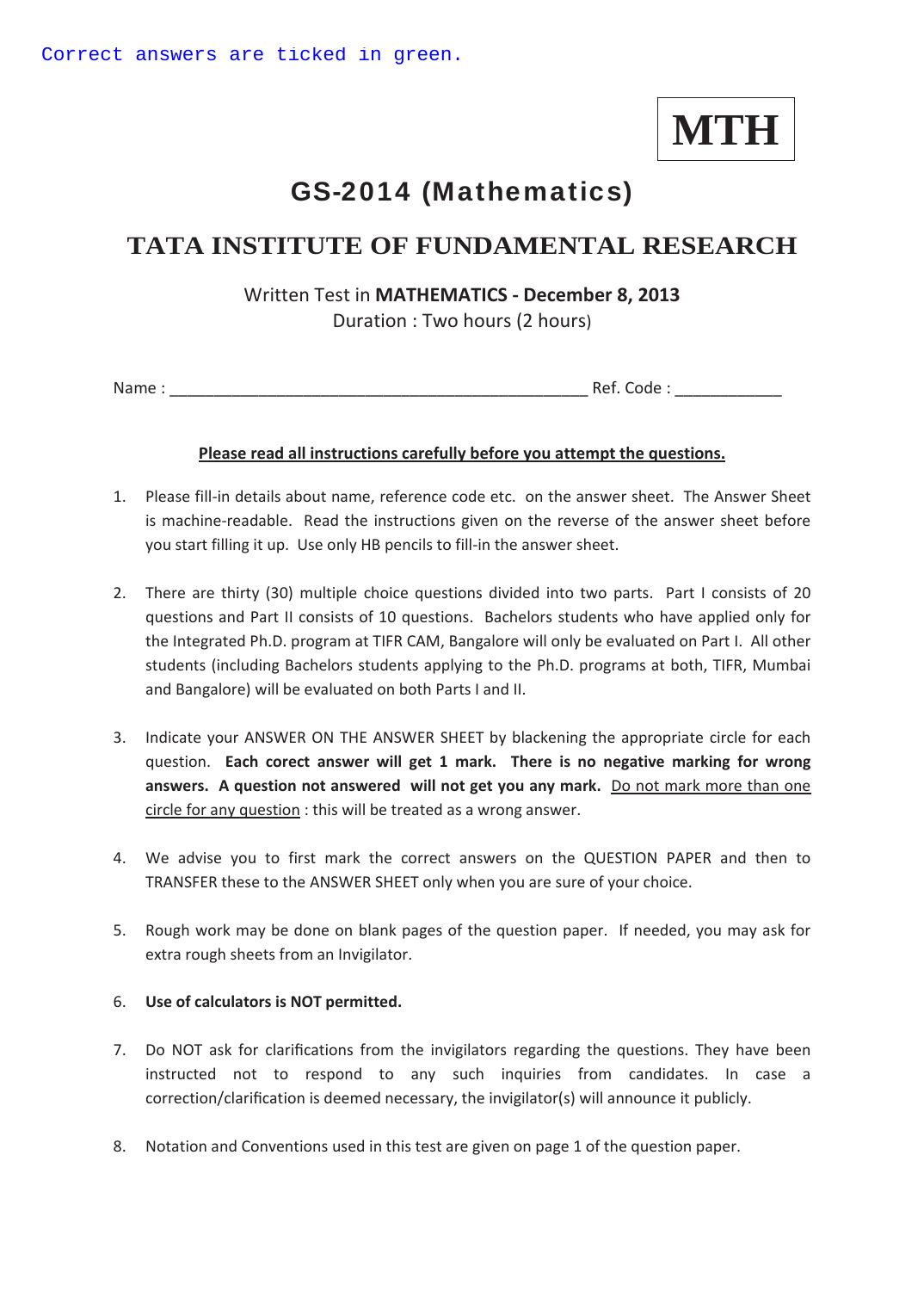#### NOTATION AND CONVENTIONS

 $\mathbb{N} :=$  Set of natural numbers =  $\{1, 2, 3, \ldots\}$ 

 $\mathbb{Z} :=$  Set of integers

 $\mathbb{Q} :=$  Set of rational numbers

 $\mathbb{R} :=$  Set of real numbers

 $\mathbb{C} :=$  Set of complex numbers

R<sup>∗</sup> := Set of non-zero real numbers

 $\mathbb{C}^* :=$  Set of non-zero complex numbers

 $\mathbb{R}^n := n$ -dimensional vector space over  $\mathbb{R}$ 

 $(a, b) := \{x \in \mathbb{R} | a < x < b\}$  $[a, b) := \{x \in \mathbb{R} | a \le x < b\}$  $[a, b] := \{x \in \mathbb{R} | a \le x \le b\}$ 

A sequence is always indexed by the set of natural numbers. The cyclic group with *n* elements is denoted by  $\mathbb{Z}/n$ . Subsets of  $\mathbb{R}^n$  are assumed to carry the induced topology. For any set  $S$ , the cardinality of the set is denoted by  $|S|$ .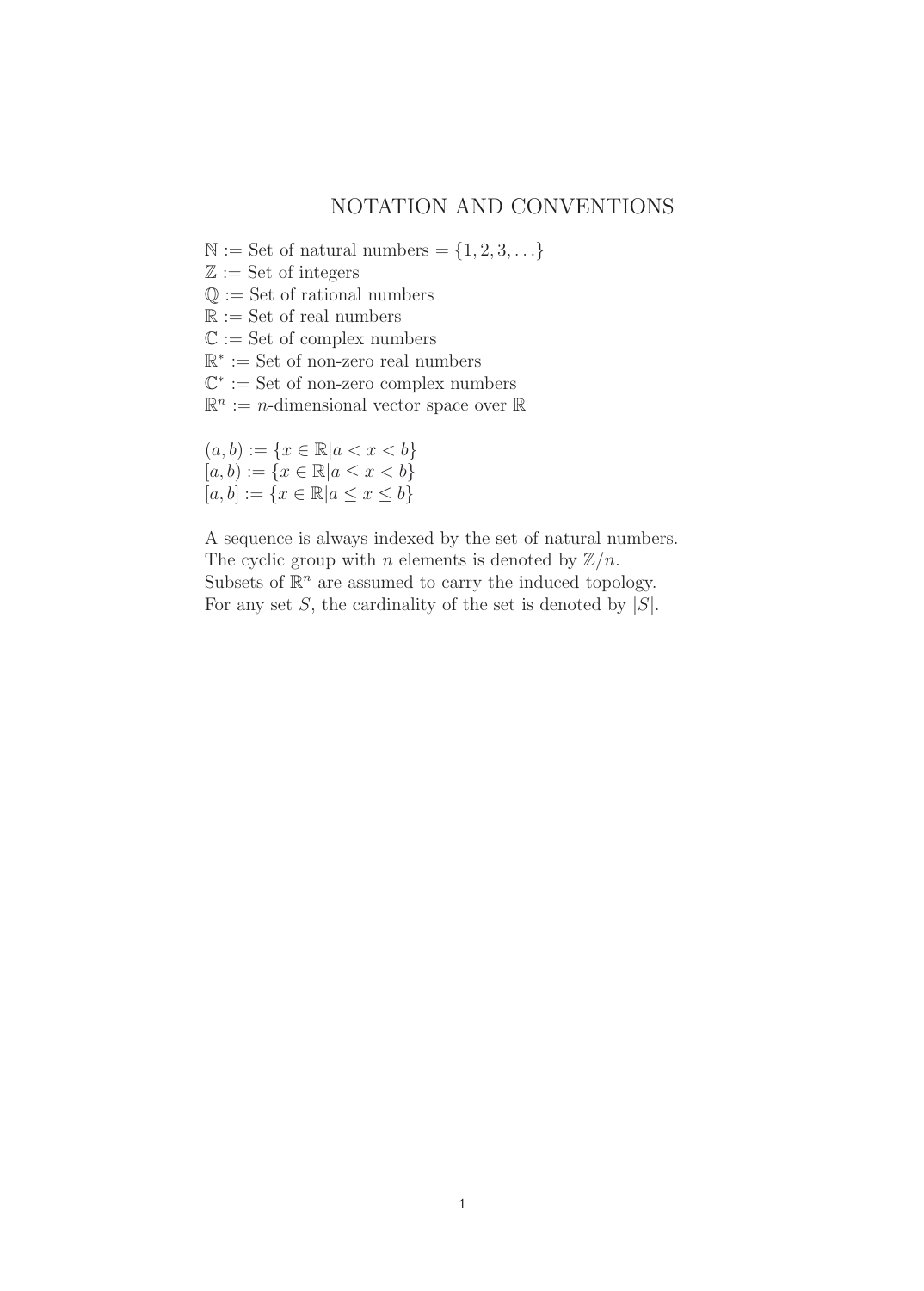## Part I

1. Let  $A, B, C$  be three subsets of R. The negation of the following statement

For every  $\epsilon > 1$ , there exists  $a \in A$  and  $b \in B$  such that for all  $c \in C$ ,  $|a - c| < \epsilon$  and  $|b - c| > \epsilon$ 

is

A. there exists  $\epsilon \leq 1$ , such that for all  $a \in A$  and  $b \in B$  there exists  $c \in C$  such that  $|a - c| \ge \epsilon$  or  $|b - c| \le \epsilon$ B. there exists  $\epsilon \leq 1$ , such that for all  $a \in A$  and  $b \in B$  there exists  $c \in C$  such that  $|a - c| \ge \epsilon$  and  $|b - c| \le \epsilon$ C. there exists  $\epsilon > 1$ , such that for all  $a \in A$  and  $b \in B$  there exists  $c \in C$  such that  $|a - c| \ge \epsilon$  and  $|b - c| \le \epsilon$ D. there exists  $\epsilon > 1$ , such that for all  $a \in A$  and  $b \in B$  there exists  $c \in C$  such that  $|a - c| \geq \epsilon$  or  $|b - c| \leq \epsilon$ .

2. Let  $f : \mathbb{R} \to \mathbb{R}$  be a continuous bounded function, then:

A. f has to be uniformly continuous B. there exists an  $x \in \mathbb{R}$  such that  $f(x) = x$ C.  $f$  cannot be increasing D.  $\lim_{x\to\infty}f(x)$  exists.

3. Let  $f : \mathbb{R} \to \mathbb{R}$  be a differentiable function such that  $\lim_{x \to +\infty} f'(x) = 1$ , then

A. f is bounded B.  $f$  is increasing C.  $f$  is unbounded  $\blacktriangledown$ D.  $f'$  is bounded.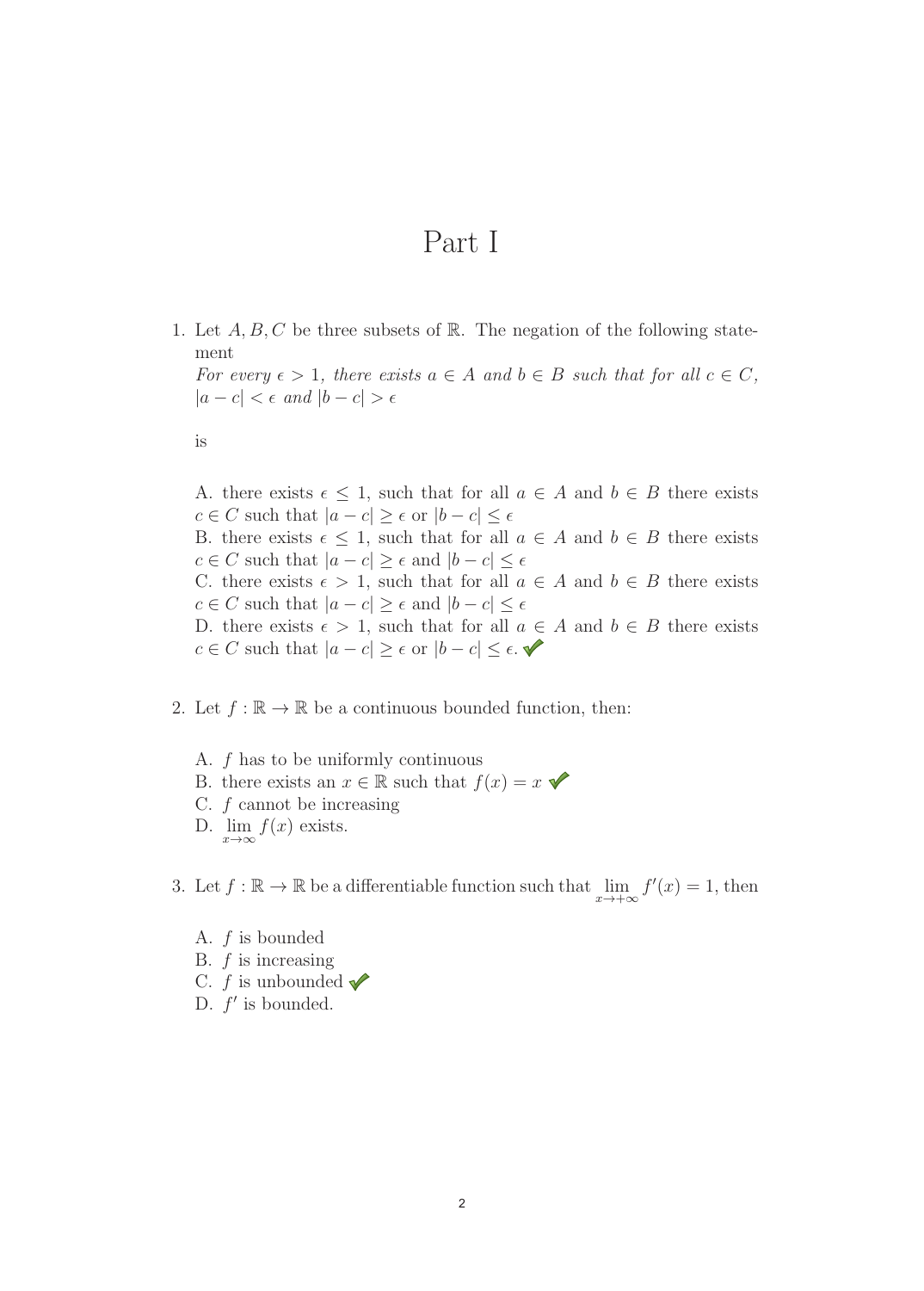4. Let f be the real valued function on  $[0, \infty)$  defined by

$$
f(x) = \begin{cases} x^{\frac{2}{3}} \log x & \text{for } x > 0\\ 0 & \text{if } x = 0. \end{cases}
$$

Then

- A. f is discontinuous at  $x = 0$
- B. f is continuous on  $[0, \infty)$ , but not uniformly continuous on  $[0, \infty)$
- C. f is uniformly continuous on  $[0, \infty)$
- D. f is not uniformly continuous on  $[0, \infty)$ , but uniformly continuous on  $(0, \infty)$ .
- 5. Let  $a_n = (n+1)^{100} e^{-\sqrt{n}}$  for  $n \ge 1$ . Then the sequence  $(a_n)_n$  is
	- A. unbounded
	- B. bounded but does not converge
	- C. bounded and converges to 1
	- D. bounded and converges to 0.  $\blacklozenge$
- 6. Let  $f : [0,1] \rightarrow \mathbb{R}$  be a continuous function. Which of the following statements is always true?

A. 
$$
\int_0^1 f^2(x) dx = \left(\int_0^1 f(x) dx\right)^2
$$
  
\nB. 
$$
\int_0^1 f^2(x) dx \le \left(\int_0^1 |f(x)| dx\right)^2
$$
  
\nC. 
$$
\int_0^1 f^2(x) dx \ge \left(\int_0^1 |f(x)| dx\right)^2
$$
  
\nD. 
$$
\int_0^1 f^2(x) dx \le \left(\int_0^1 f(x) dx\right)^2
$$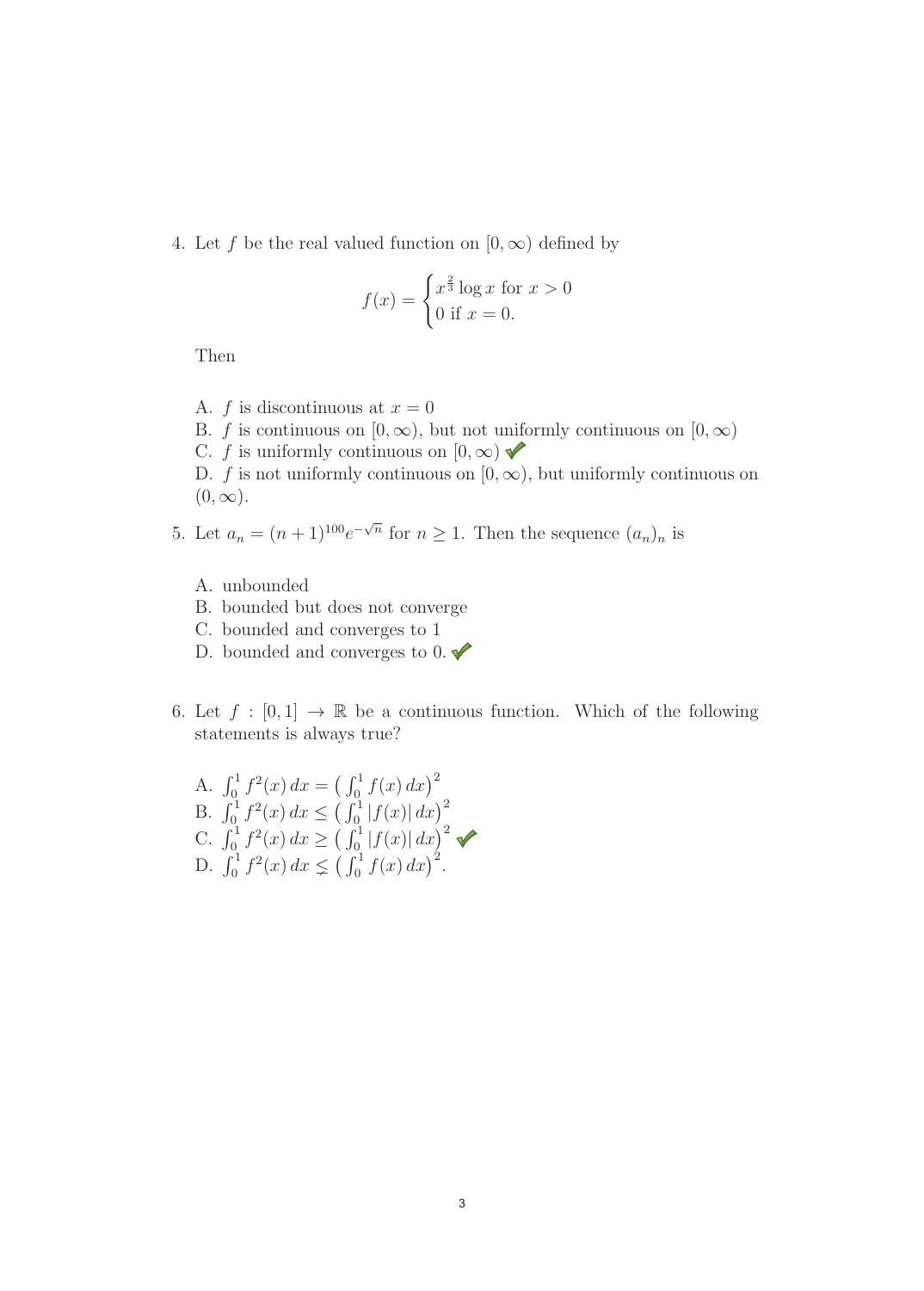7. Let  $f_n(x)$ , for  $n \geq 1$ , be a sequence of continuous nonnegative functions on [0, 1] such that

$$
\lim_{n \to \infty} \int_0^1 f_n(x) \, dx = 0.
$$

Which of the following statements is always correct?

- A.  $f_n \to 0$  uniformly on [0, 1]
- B.  $f_n$  may not converge uniformly but converges to 0 point-wise
- C.  $f_n$  will converge point-wise and the limit may be non-zero
- D.  $f_n$  is not guaranteed to have a point-wise limit.
- 8. Let  $f: \mathbb{R} \to \mathbb{R}$  be a continuous function such that  $|f(x)-f(y)| \geq \frac{1}{2}|x-y|$ , for all  $x, y \in \mathbb{R}$ . Then
	- A.  $f$  is both one-to-one and onto B. f is one-to-one but may not be onto C. f is onto but may not be one-to-one
	- D.  $f$  is neither one-to-one nor onto.
- 9. Let  $A(\theta) = \begin{pmatrix} \cos \theta & \sin \theta \\ \sin \theta & \cos \theta \end{pmatrix}$  $-\sin\theta \quad \cos\theta$ ), where  $\theta \in (0, 2\pi)$ . Mark the correct statement below.
	- A.  $A(\theta)$  has eigenvectors in  $\mathbb{R}^2$  for all  $\theta \in (0, 2\pi)$ B.  $A(\theta)$  does not have an eigenvector in  $\mathbb{R}^2$ , for any  $\theta \in (0, 2\pi)$ C.  $A(\theta)$  has eigenvectors in  $\mathbb{R}^2$ , for exactly one value of  $\theta \in (0, 2\pi)$ D.  $A(\theta)$  has eigenvectors in  $\mathbb{R}^2$ , for exactly 2 values of  $\theta \in (0, 2\pi)$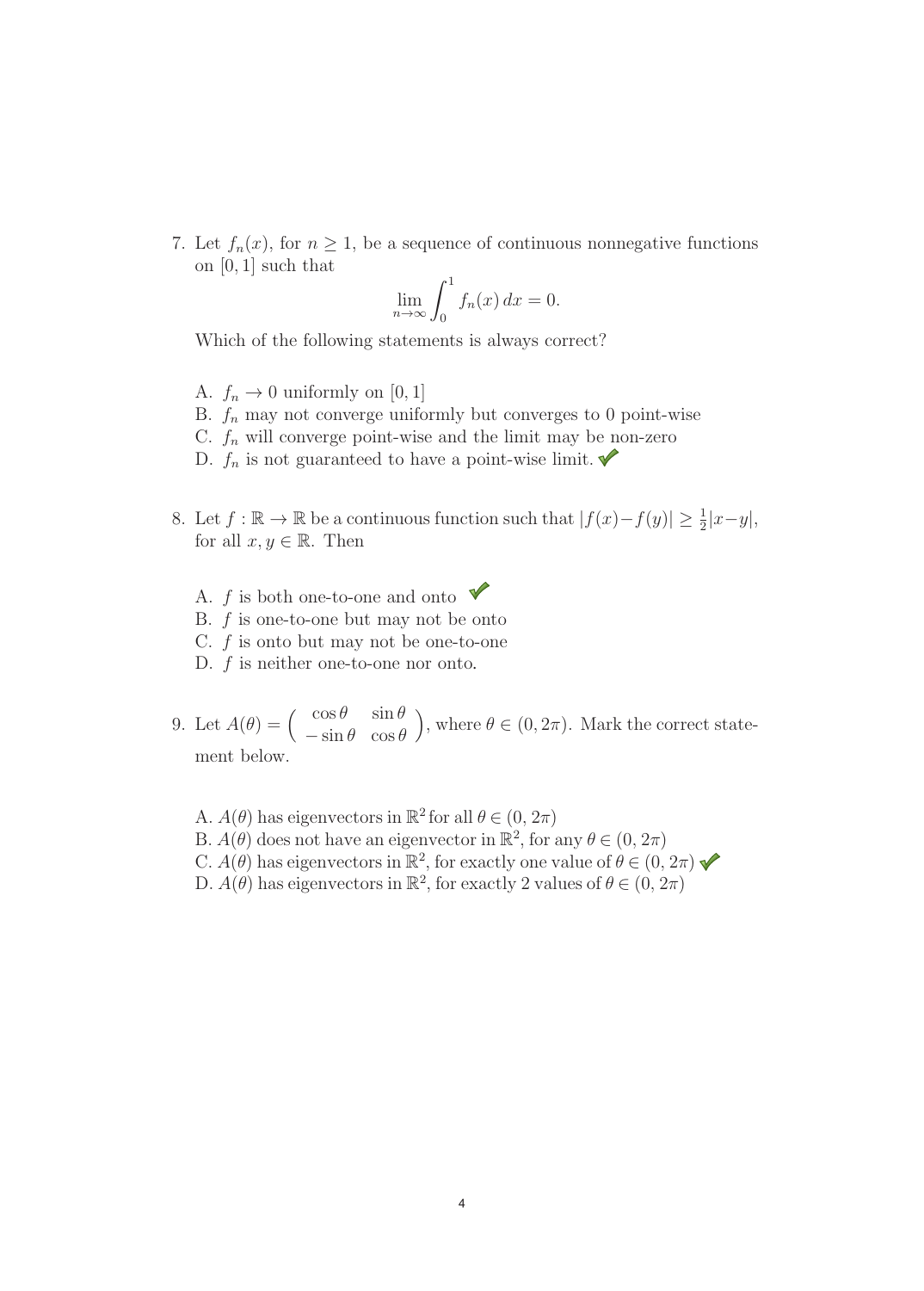- 10. Let  $\mathcal{C} \subset \mathbb{Z} \times \mathbb{Z}$  be the set of integer pairs  $(a, b)$  for which the three complex roots  $r_1, r_2$  and  $r_3$  of the polynomial  $p(x) = x^3 - 2x^2 + ax - b$  satisfy  $r_1^3 + r_2^3 + r_3^3 = 0$ . Then the cardinality of  $\mathcal{C}$  is
	- A.  $|\mathcal{C}| = \infty$ B.  $|\mathcal{C}| = 0$ C.  $|\mathcal{C}|=1$ D.  $1 < |\mathcal{C}| < \infty$ .
- 11. Let A be an  $n \times n$  matrix with real entries such that  $A^k = 0$  (0-matrix), for some  $k \in \mathbb{N}$ . Then
	- A. A has to be the 0 matrix
	- B. trace( $A$ ) could be non-zero
	- C. A is diagonalizable
	- D. 0 is the only eigenvalue of  $A$ .
- 12. There exists a map  $f : \mathbb{Z} \to \mathbb{Q}$  such that f
	- A. is bijective and increasing
	- B. is onto and decreasing
	- C. is bijective and satisfies  $f(n) \geq 0$  if  $n \leq 0$
	- D. has uncountable image.
- 13. Let S be the set of all tuples  $(x, y)$  with  $x, y$  non-negative real numbers satisfying  $x + y = 2n$ , for a fixed  $n \in \mathbb{N}$ . Then the supremum value of

$$
x^2y^2(x^2+y^2)
$$

on the set  $S$  is

A. 
$$
3n^6
$$
  
B.  $2n^6$   
C.  $4n^6$   
D.  $n^6$ .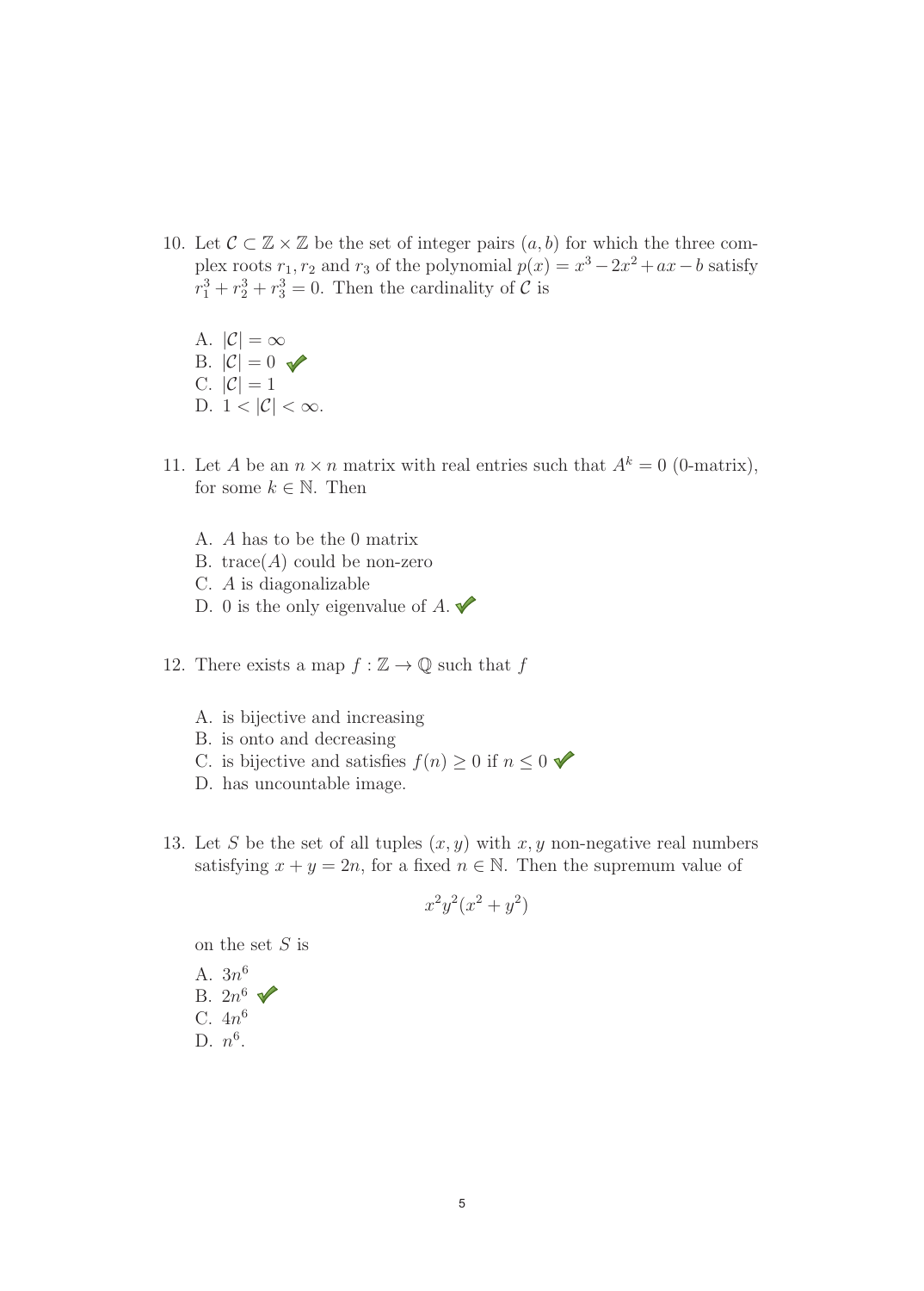- 14. Let G be a group and let H and K be two subgroups of G. If both  $H$ and K have 12 elements, which of the following numbers cannot be the cardinality of the set  $HK = \{hk : h \in H, k \in K\}$ ?
	- A. 72 B.  $60 \sqrt{ }$ C. 48 D. 36.
- 15. How many proper subgroups does the group  $\mathbb{Z} \oplus \mathbb{Z}$  have?
	- A. 1 B. 2 C. 3 D. infinitely many.  $\blacktriangledown$
- 16.  $X$  is a metric space.  $Y$  is a closed subset of  $X$  such that the distance between any two points in  $Y$  is at most 1. Then
	- A. Y is compact
	- B. any continuous function from  $Y \to \mathbb{R}$  is bounded
	- C.  $Y$  is not an open subset of  $X$
	- D. none of the above.  $\blacktriangledown$
- 17. Let  $f : \mathbb{R} \to \mathbb{R}$  be a continuous function and let S be a non-empty proper subset of R. Which one of the following statements is always true? (Here  $\overline{A}$  denotes the closure of A and  $A^o$  denotes the interior of A.)

A.  $f(S)^{o} \subseteq f(S^{o})$ B.  $f(\overline{S}) \subseteq \overline{f(S)}$ C.  $f(\overline{S}) \supseteq \overline{f(S)}$ D.  $f(S)^o \supseteq f(S^o)$ .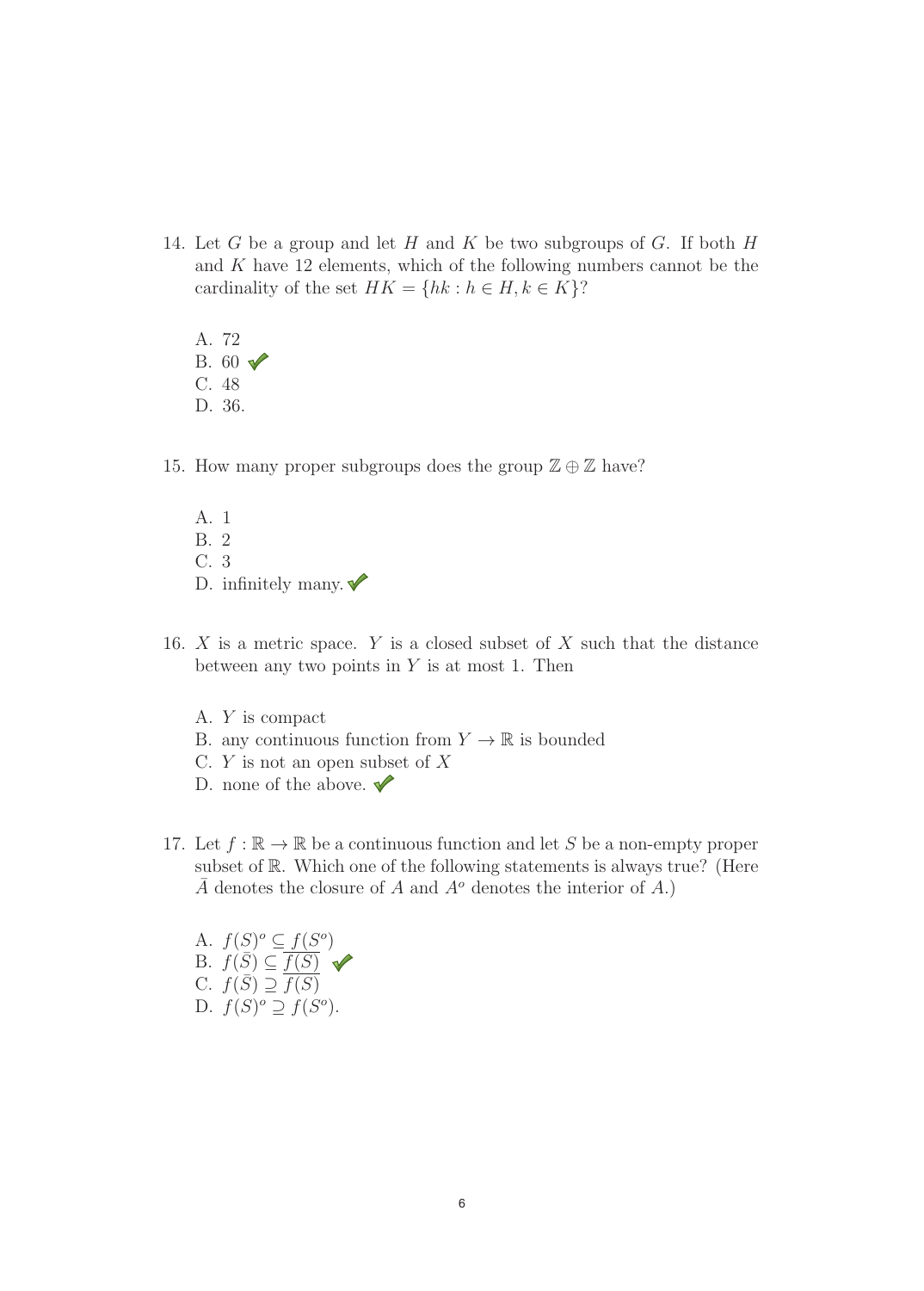18. What is the last digit of  $97^{2013}$ ?



19. For  $n \in \mathbb{N}$ , we define

$$
s_n = 1^3 + 2^3 + 3^3 + \dots + n^3.
$$

Which of the following holds for all  $n \in \mathbb{N}$ ?

- A.  $s_n$  is an odd integer B.  $s_n = n^2(n+1)^2/4$   $\blacktriangleright$ C.  $s_n = n(n+1)(2n+1)/6$ D. none of the above.
- 20. Let C denote the cube  $[-1, 1]^3 \subset \mathbb{R}^3$ . How many rotations are there in  $\mathbb{R}^3$  which take C to itself?
	- A. 6 B. 12 C. 18 D. 24.  $\sqrt{\phantom{0}}$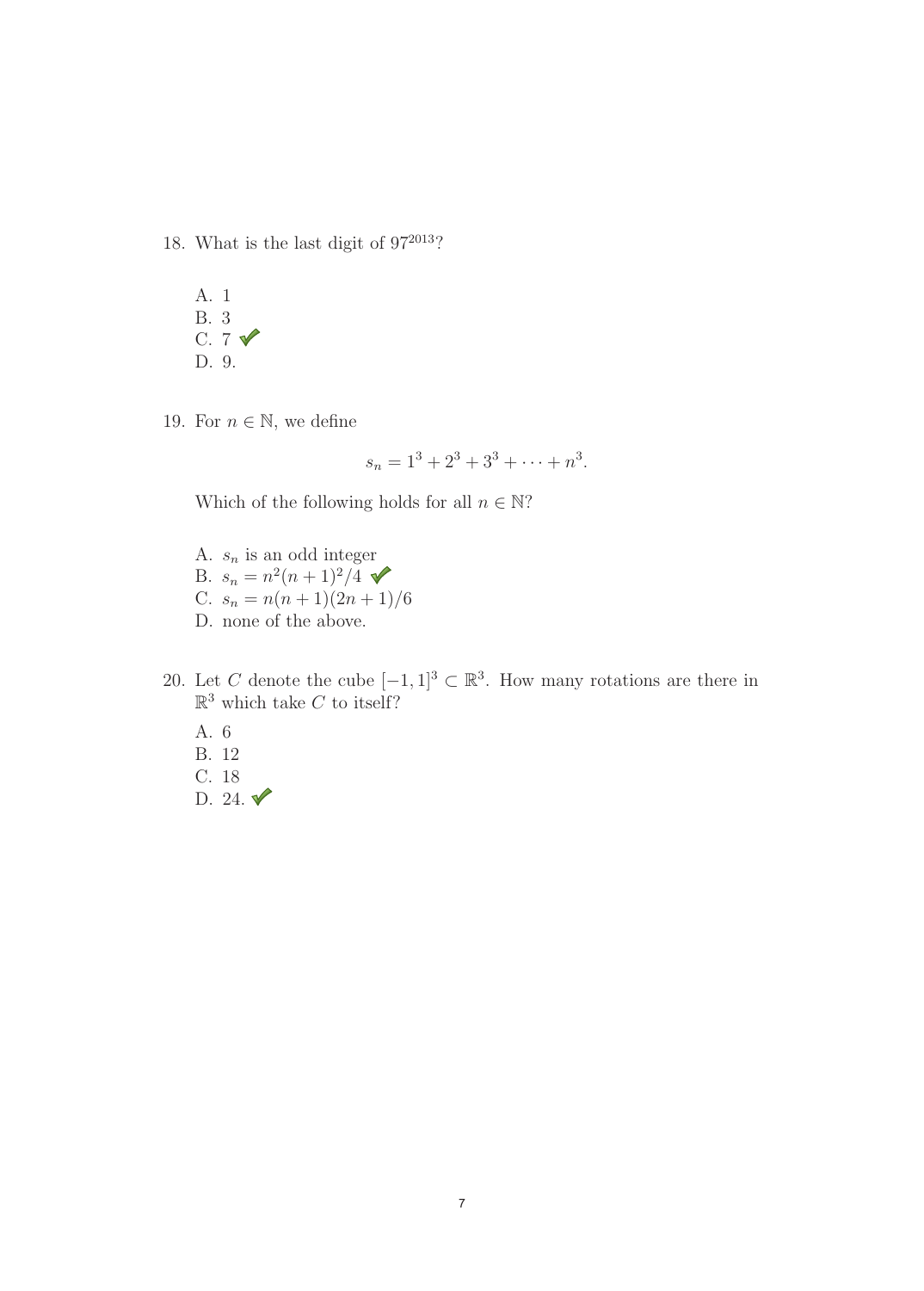## Part II

21. Let  $f : [0, 1] \rightarrow [0, \infty)$  be continuous. Suppose

$$
\int_{0}^{x} f(t) dt \ge f(x), \text{ for all } x \in [0, 1].
$$

Then

- A. no such function exists
- B. there are infinitely many such functions
- C. there is only one such function  $\blacktriangledown$
- D. there are exactly two such functions.
- 22. Let  $f : \mathbb{R}^2 \to \mathbb{R}$  be a continuous map such that  $f(x) = 0$  for only finitely many values of  $x$ . Which of the following is true?
	- A. either  $f(x) \leq 0$  for all x, or,  $f(x) \geq 0$  for all  $x \blacktriangleright$
	- B. the map  $f$  is onto
	- C. the map  $f$  is one-to-one
	- D. none of the above.
- 23. Let  $S_n$  be the symmetric group of n letters. There exists an onto group homomorphism
	- A. from  $S_5$  to  $S_4$ B. from  $S_4$  to  $S_2$   $\blacktriangleright$
	- C. from  $S_5$  to  $\mathbb{Z}/5$
	- D. from  $S_4$  to  $\mathbb{Z}/4$ .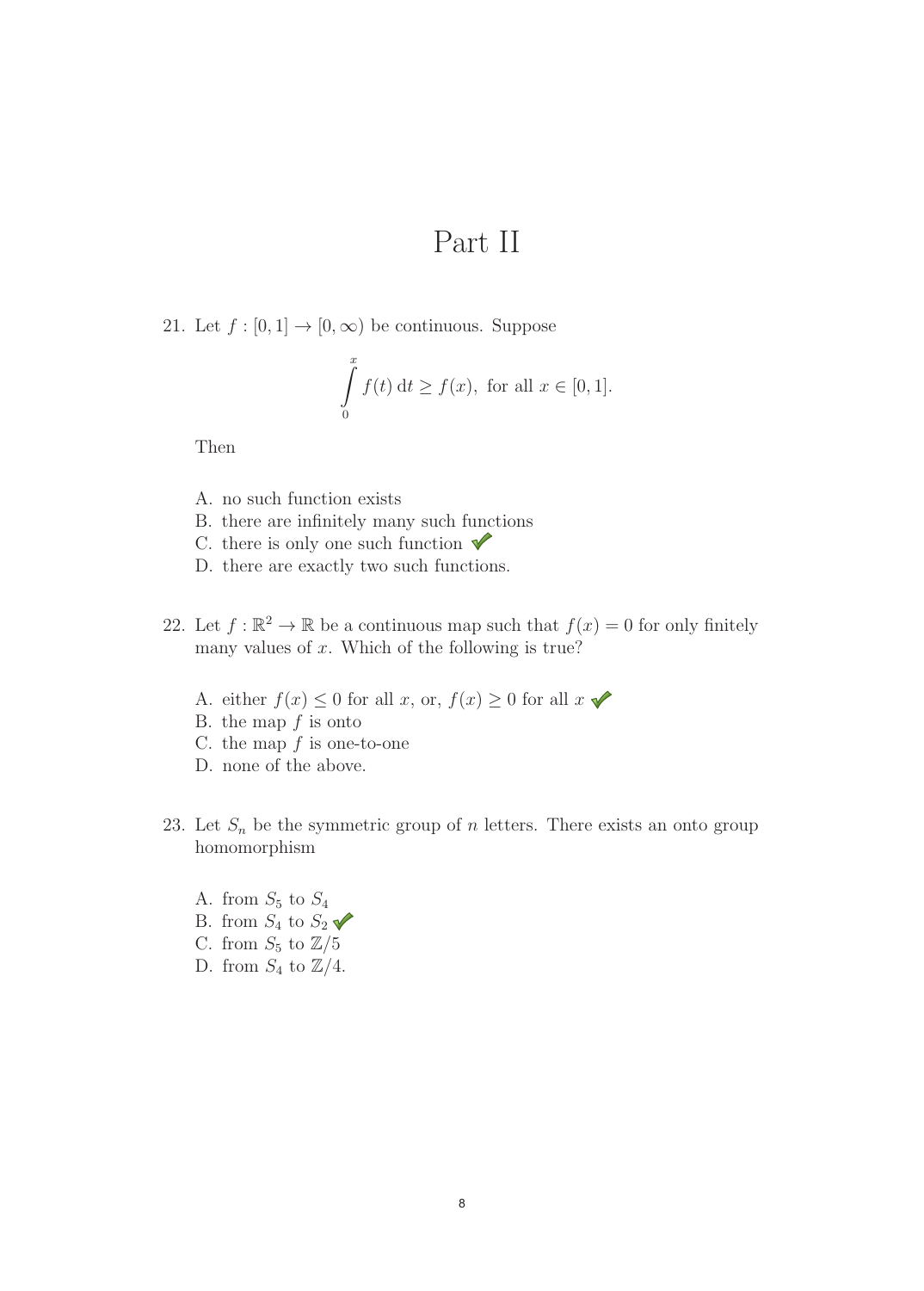- 24. Let  $H_1, H_2$  be two distinct subgroups of a finite group G, each of order 2. Let H be the smallest subgroup containing  $H_1$  and  $H_2$ . Then the order of  $H$  is
	- A. always 2 B. always 4 C. always 8 D. none of the above.  $\blacktriangledown$
- 25. Which of the following groups are isomorphic?
	- A. R and  $\mathbb{C}$   $\checkmark$ B.  $\mathbb{R}^*$  and  $\mathbb{C}^*$ C.  $S_3 \times \mathbb{Z}/4$  and  $S_4$ D.  $\mathbb{Z}/2 \times \mathbb{Z}/2$  and  $\mathbb{Z}/4$ .
- 26. The number of irreducible polynomials of the form  $x^2 + ax + b$ , with a, b in the field  $\mathbb{F}_7$  of 7 elements is:
	- A. 7 B.  $21\sqrt{ }$ C. 35 D. 49.
- 27. X is a topological space of infinite cardinality which is homeomorphic to  $X \times X$ . Then
	- A. X is not connected
	- B. X is not compact
	- C.  $X$  is not homemorphic to a subset of  $\mathbb R$
	- D. none of the above.  $\blacktriangledown$